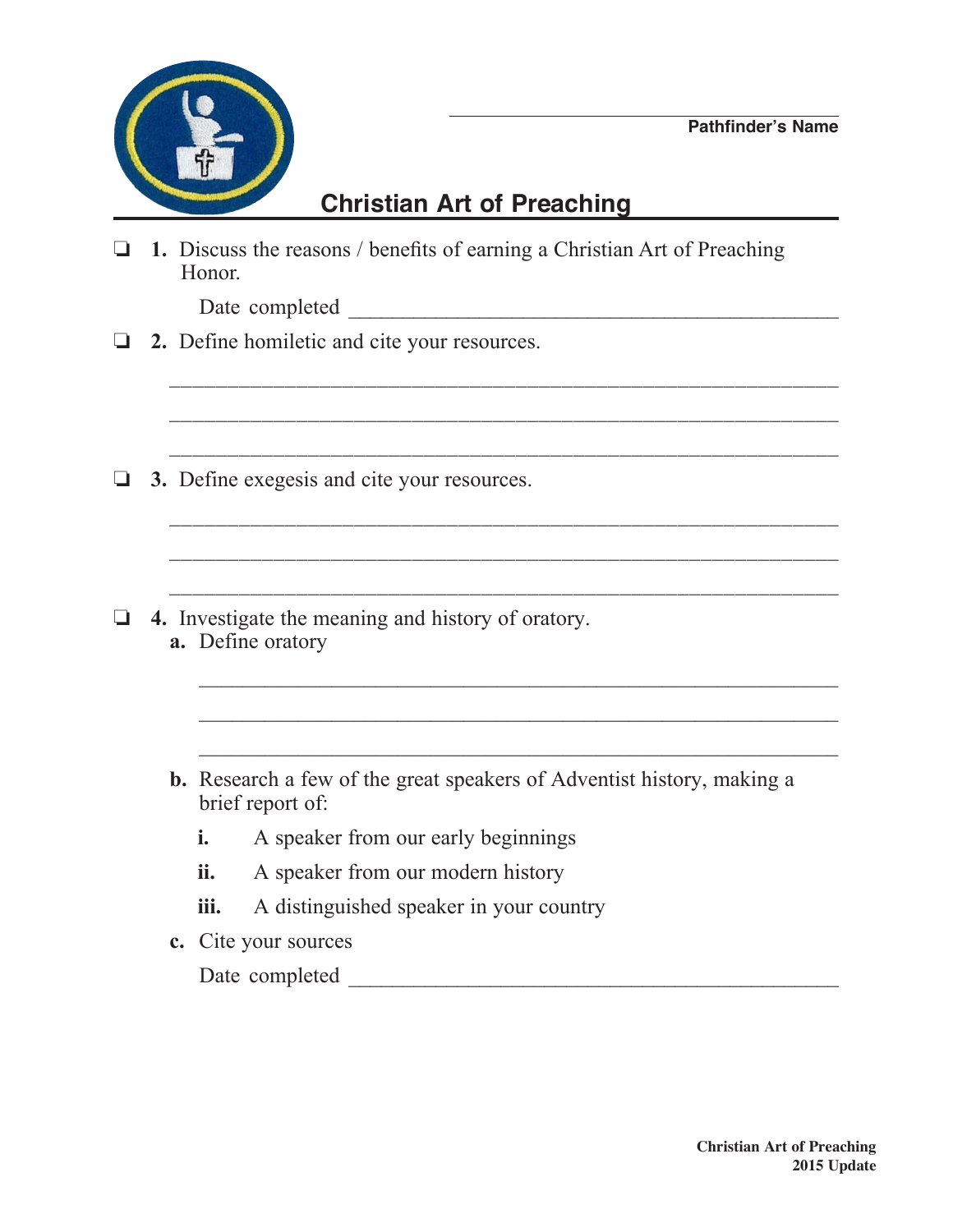|  |  |  |  |  | $\Box$ 5. Briefly describe the following, in terms of a Christian sermon: |  |  |  |  |  |
|--|--|--|--|--|---------------------------------------------------------------------------|--|--|--|--|--|
|--|--|--|--|--|---------------------------------------------------------------------------|--|--|--|--|--|

|        | Characteristics:            |
|--------|-----------------------------|
|        | a. Thematic sermon          |
|        |                             |
|        | <b>b.</b> Expository sermon |
|        |                             |
|        | c. Textual sermon           |
|        |                             |
| Parts: | d. Introduction             |
|        | e. Body                     |
| f.     | Illustration                |
|        | g. Call                     |
|        |                             |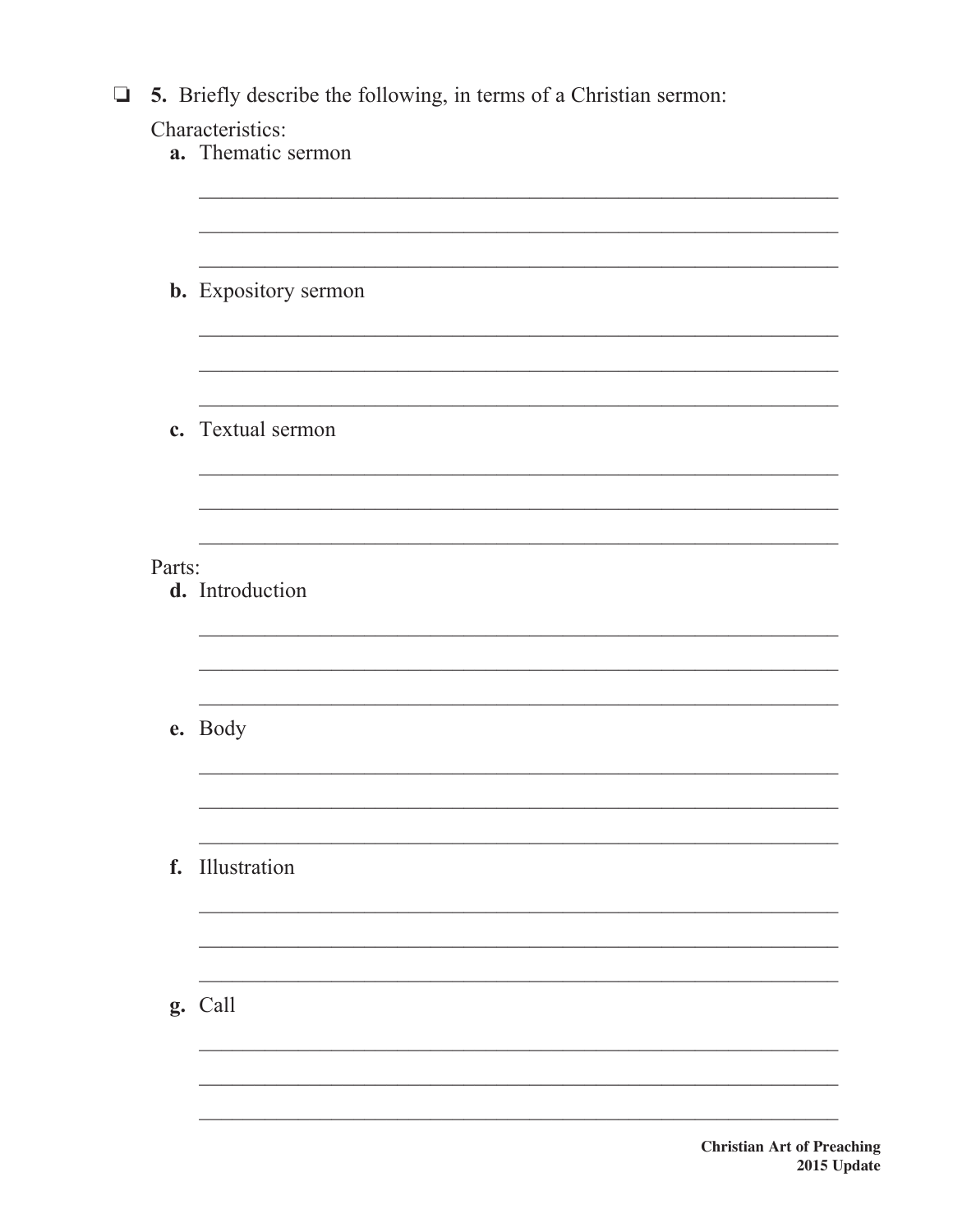|  | h. Conclusion |
|--|---------------|
|  |               |

|  |  |  |  | $\Box$ 6. Show the appropriate use of these tools: |  |  |  |  |
|--|--|--|--|----------------------------------------------------|--|--|--|--|
|--|--|--|--|----------------------------------------------------|--|--|--|--|

- **a.** Biblical dictionary
- **b.** Biblical concordance
- **c.** Thematic Study Bibles
- **d.** Online sources (Bibles, dictionaries, concordances, study aids, illustrations)

 $\mathcal{L}_\text{max} = \frac{1}{2} \sum_{i=1}^{n} \frac{1}{2} \sum_{i=1}^{n} \frac{1}{2} \sum_{i=1}^{n} \frac{1}{2} \sum_{i=1}^{n} \frac{1}{2} \sum_{i=1}^{n} \frac{1}{2} \sum_{i=1}^{n} \frac{1}{2} \sum_{i=1}^{n} \frac{1}{2} \sum_{i=1}^{n} \frac{1}{2} \sum_{i=1}^{n} \frac{1}{2} \sum_{i=1}^{n} \frac{1}{2} \sum_{i=1}^{n} \frac{1}{2} \sum_{i=1}^{n} \frac{1$ 

 $\frac{1}{2}$  ,  $\frac{1}{2}$  ,  $\frac{1}{2}$  ,  $\frac{1}{2}$  ,  $\frac{1}{2}$  ,  $\frac{1}{2}$  ,  $\frac{1}{2}$  ,  $\frac{1}{2}$  ,  $\frac{1}{2}$  ,  $\frac{1}{2}$  ,  $\frac{1}{2}$  ,  $\frac{1}{2}$  ,  $\frac{1}{2}$  ,  $\frac{1}{2}$  ,  $\frac{1}{2}$  ,  $\frac{1}{2}$  ,  $\frac{1}{2}$  ,  $\frac{1}{2}$  ,  $\frac{1$ 

 $\mathcal{L}_\text{max} = \frac{1}{2} \sum_{i=1}^n \frac{1}{2} \sum_{i=1}^n \frac{1}{2} \sum_{i=1}^n \frac{1}{2} \sum_{i=1}^n \frac{1}{2} \sum_{i=1}^n \frac{1}{2} \sum_{i=1}^n \frac{1}{2} \sum_{i=1}^n \frac{1}{2} \sum_{i=1}^n \frac{1}{2} \sum_{i=1}^n \frac{1}{2} \sum_{i=1}^n \frac{1}{2} \sum_{i=1}^n \frac{1}{2} \sum_{i=1}^n \frac{1}{2} \sum_{i=1}^n$ 

Date completed \_\_\_\_\_\_\_\_\_\_\_\_\_\_\_\_\_\_\_\_\_\_\_\_\_\_\_\_\_\_\_\_\_\_\_\_\_\_\_\_\_\_\_\_\_

|                | $\Box$ 7. Prepare and present a detailed outline of a sermon in writing |
|----------------|-------------------------------------------------------------------------|
| Date completed |                                                                         |

- **3.** Do one of the following activities: **a.** Participate in a course on Christian preaching (obtain a certificate)
	- **b.** Preach for a church worship (turn in the sermon outline)
	- **c.** Present a brief summary on an event that the Club or the church participated in Have the outline of, at least, ten Christian sermons

Date completed \_\_\_\_\_\_\_\_\_\_\_\_\_\_\_\_\_\_\_\_\_\_\_\_\_\_\_\_\_\_\_\_\_\_\_\_\_\_\_\_\_\_\_\_\_

**9.** Participate (or have participated) in the preaching at your church (or a district church) at least four times in the period of a year.

Date completed \_\_\_\_\_\_\_\_\_\_\_\_\_\_\_\_\_\_\_\_\_\_\_\_\_\_\_\_\_\_\_\_\_\_\_\_\_\_\_\_\_\_\_\_\_

o **10.**Obtain, for your personal collection, a book of sermon illustrations.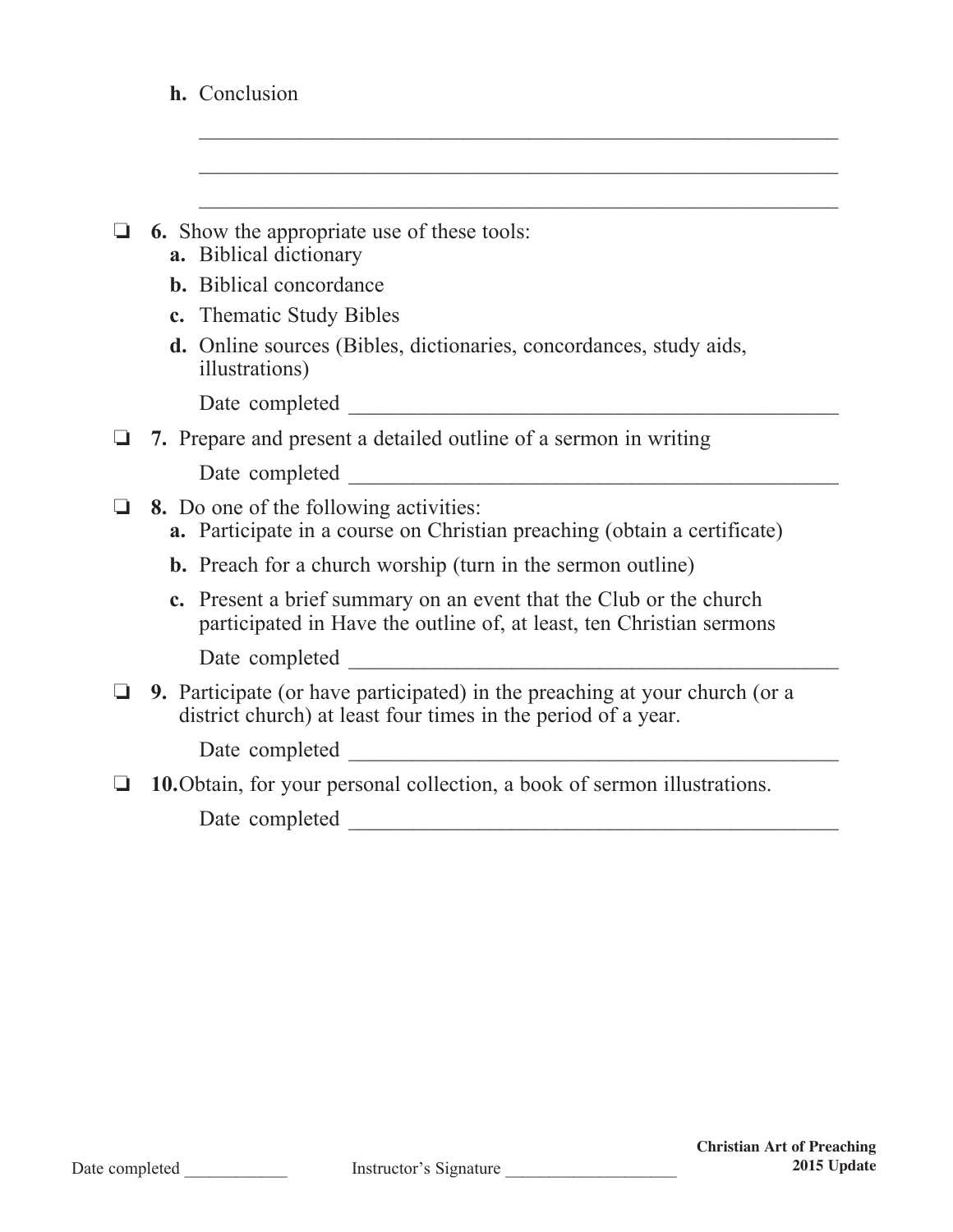## **Christian Art of Preaching, Advanced**

- **1.** Have the honor Christian Art of Preaching
- o **2.** Examine two or more versions popular in your language or area. Include:
	- **a.** Determine if they are Formal, Dynamic, or Paraphrase translations/ versions.
	- **b.** Discover whether these Bibles were translated by a committee or by an individual.
	- **c.** Evaluate their accuracy, reliability and readability.

Date completed \_\_\_\_\_\_\_\_\_\_\_\_\_\_\_\_\_\_\_\_\_\_\_\_\_\_\_\_\_\_\_\_\_\_\_\_\_\_\_\_\_\_\_\_\_

## **Respond:**

- **d.** Discover what the original Biblical languages are. Which version do you feel is most faithful to the original Bible? Why?
- **e.** Cite at least three verses that differ greatly from the feel of the versions mentioned in point number two. Know which translation is closest to the original Bible text.

Date completed  $\Box$ 

- **3.** Create a small collection of 25 Christian sermons, organized in a booklet format:
	- **a.** Ten of them should be your own writing.
	- **b.** The other fifteen can be written by another author.
	- **c.** The sermons should be grouped in the following categories:
		- **i.** Salvation
		- **ii.** Christian life/Sanctification
		- **iii.** Return of Jesus
		- **iv.** God's law/Commandments